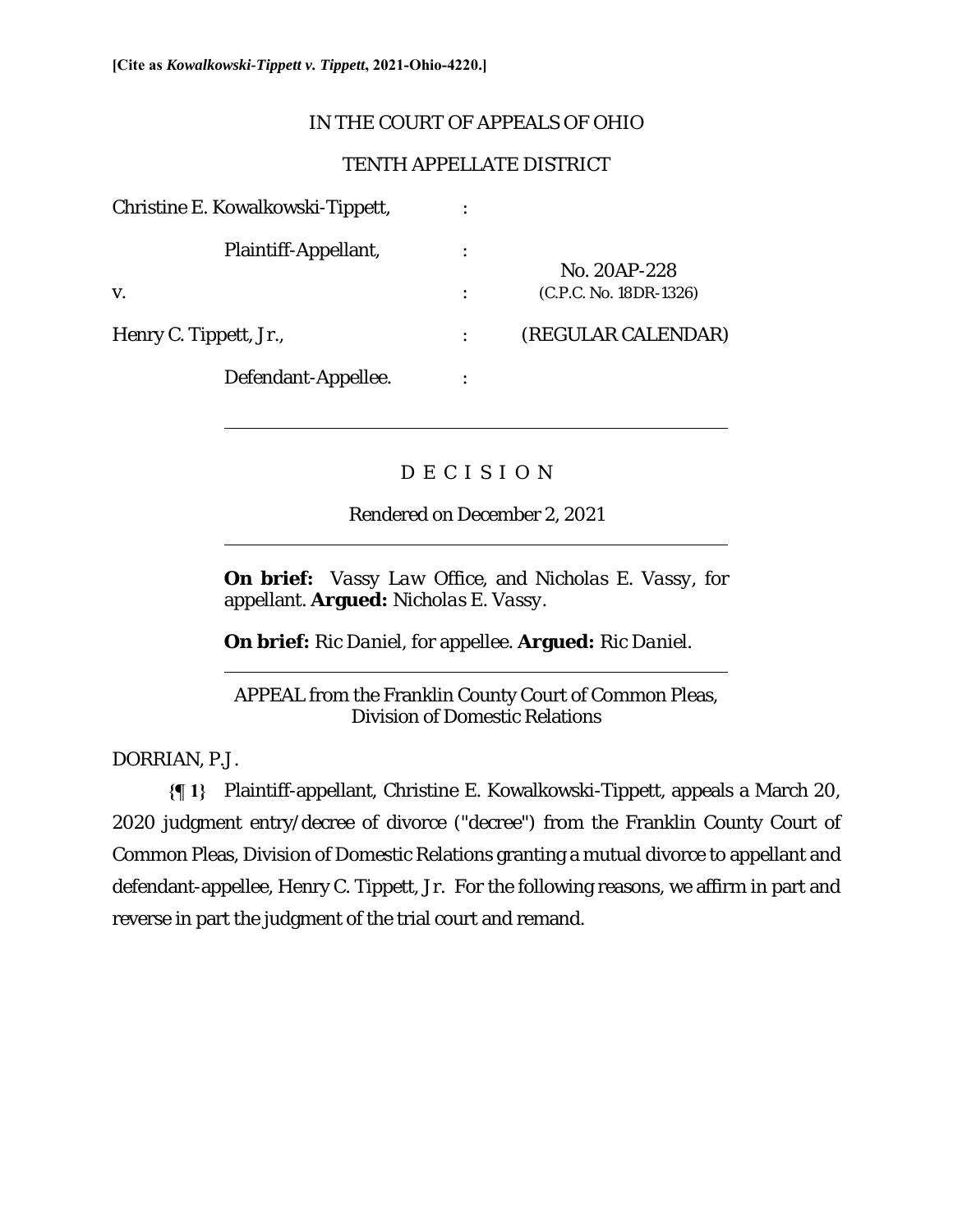#### **I. Facts and Procedural History**

**{¶ 2}** The parties were married in Franklin County, Ohio, on July 19, 1990. Five children were born as issue of the parties' marriage. As of trial, one child had not reached the age of majority, namely S.A., born in 2001.1

**{¶ 3}** In March 2011, the Drug Enforcement Agency ("DEA") conducted a raid that involved the parties. Due to the pending charges, the parties believed they would both face incarceration and, therefore, the parties effectuated mutual powers of attorney ("POA"). Appellee signed a power of attorney appointing appellant as his attorney in fact on May 1, 2012 ("2012 POA"). Although not admitted into evidence at trial, appellant testified she also executed a POA for appellee to serve as her power of attorney in the event of her incarceration. In addition to the parties' mutual POAs, the parties also signed POAs to a third party.

**{¶ 4}** The parties were indicted on charges in October 2014 stemming from the DEA's raid. On July 1, 2015, appellee's bond was unexpectantly revoked at a criminal hearing and he was taken into custody. Appellant testified that appellee called her after he was in custody and directed her to take a new POA he had prepared and sign it and get it notarized.2 Appellant explained that this POA would give authority to the parties' adult children to act on appellee's behalf in the event appellant was also incarcerated. Appellant signed the POA on July 15, 2015 ("2015 POA") as appellee, and appointed the parties' adult children, Cody, Colton, and Tia Tippett, as appellee's lawful attorney. Appellant was eventually incarcerated from June 2016 until August 2017. As of the final hearing in the

<sup>&</sup>lt;sup>1</sup> Appellant's complaint for divorce requested she be named residential parent and legal custodian of S.A., appellee's counterclaim also requested that custody of S.A. be awarded to appellant.

Pursuant to R.C. 3109.04(A): "In any divorce \* \* \* proceeding \* \* \*, upon hearing the testimony of either or both parents \* \* \* the court shall allocate the parental rights and responsibilities for the care of the minor children of the marriage." R.C. 3109.01 identifies the age of majority as "[a]ll persons of the age of eighteen years or more, who are under no legal disability."

The trial did not allocate parental rights and responsibilities for S.A. Specifically, the trial court held, "[t]he Court makes no orders as to parenting time given that [S.A.] will be eighteen (18) years of age [i]n May \* \* \* 2020." (Decree at 2.) Because this issue was not raised on appeal and S.A. has reached the age of majority, we decline to further address the issue.

<sup>2</sup> Although not raised by either party on appeal, we note the 2015 POA was signed by appellant on July 15, 2015, however the date of the notary stamp is January 17, 2017.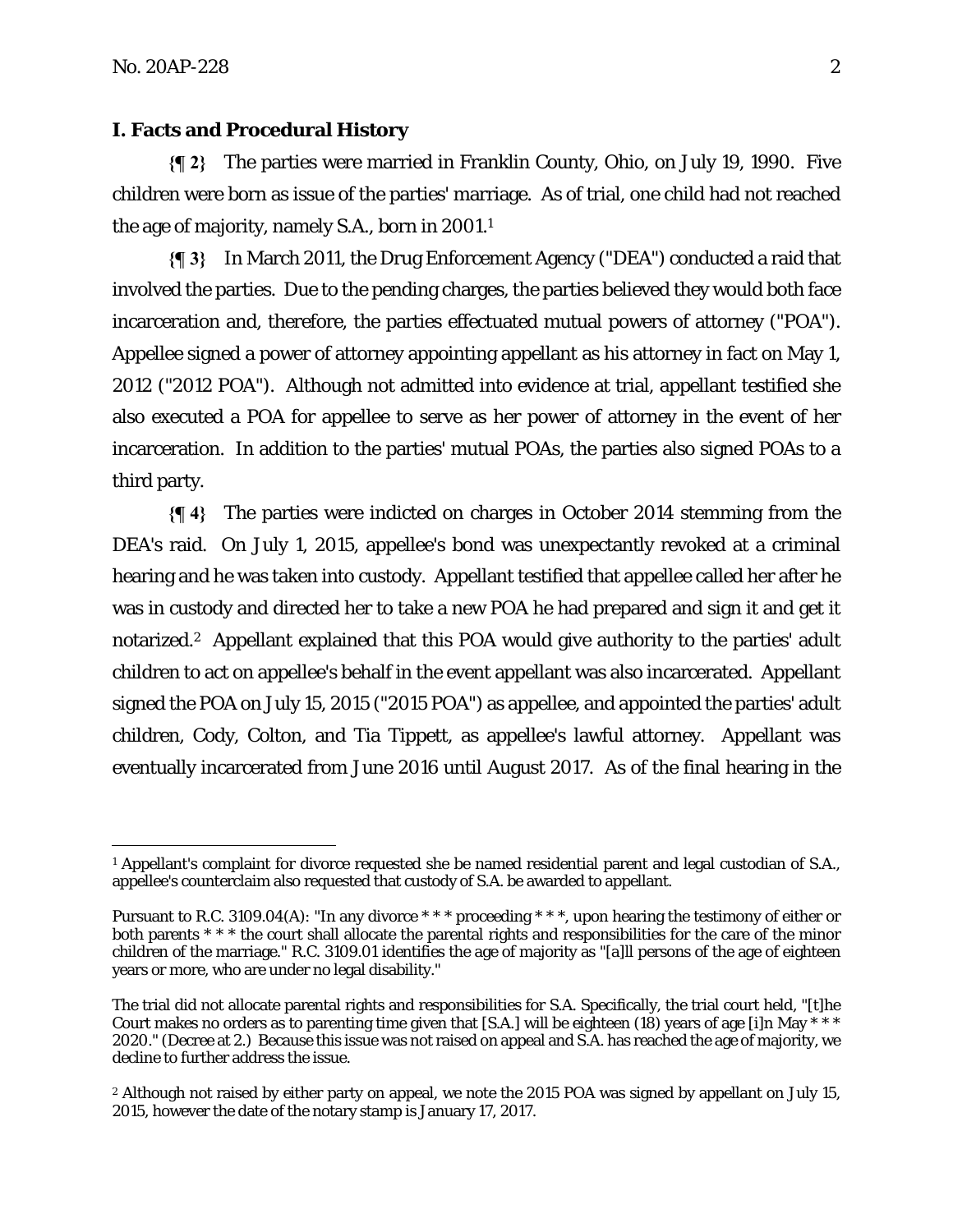action for divorce, appellee remained incarcerated and was expected to be released in June 2021.

**{¶ 5}** Relevant to the issues presented on appeal, the parties owned a residence they purchased during their marriage located on James Circle, Lake Alfred, Florida ("Florida property"). Appellee's parents resided in the Florida property for five years while the parties paid the mortgage, however, two months after appellee was incarcerated they vacated the property. Thereafter, appellant engaged a property manager to find tenants to rent the Florida property and the rent received would be used to pay the mortgage on the property.

**{¶ 6}** At the time appellant was incarcerated in June 2016, tenants occupied the Florida property. Around July or August 2017, two weeks prior to her release from incarceration, appellant was served with a complaint to foreclose on the parties' mortgage on the Florida property. Appellant testified that while the parties were incarcerated the mortgage on the Florida residence was not paid. Appellant contacted the bank about the status of the parties' mortgage and learned the parties owed \$15,000. Appellant discussed with the bank options for the parties' deficit, however, appellant was not able to refinance or apply for a loan due her recent incarceration effectively preventing her from providing the requested proof of six months' employment and two years of tax returns necessary to remediate the mortgage. Appellant also spoke with legal counsel regarding the foreclosure and sent correspondence to the court in an attempt to avoid foreclosure on the property.

**{¶ 7}** Appellant testified she discussed the foreclosure action with appellee who proposed that appellant should make partial payments; meaning appellant would pay short of the monthly amount owed. Appellant testified the parties' daughter attempted this with the parties' marital residence and found that the bank would return the short payment, effectively resulting in non-payment. In the alternative, appellee desired to sell the Camaro. Appellant testified she explained to appellee the Camaro had damage to the rear, side, and front bumper.

**{¶ 8}** Ultimately, appellant did not believe that appellee had a practical solution to prevent the foreclosure and she did not have \$15,000 to pay the mortgage. Appellant testified that she believed a foreclosure would result in further liabilities to the parties, and therefore she sold the Florida property in a short sale. The Florida property was sold on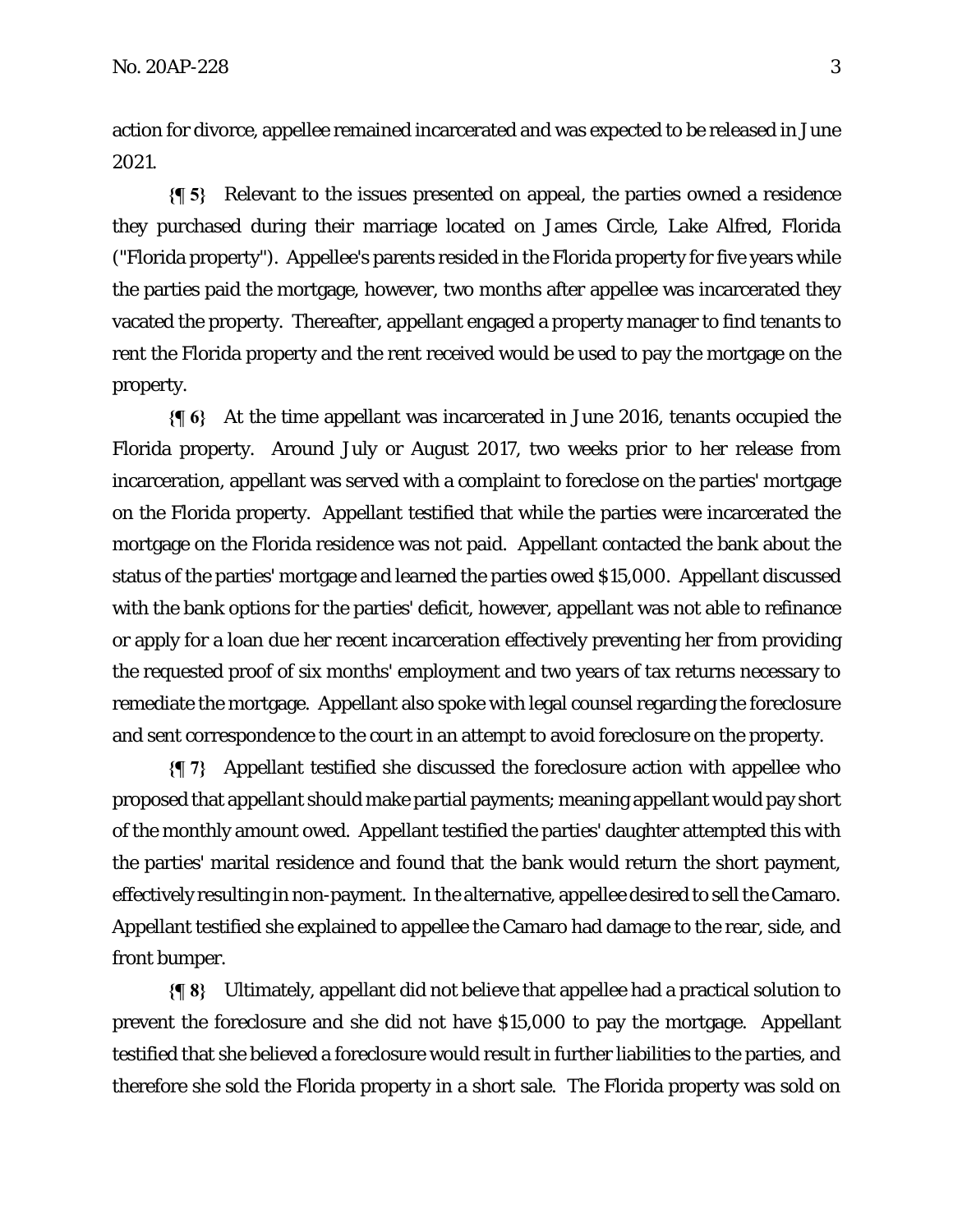October 17, 2017. The record evidences a warranty deed reflecting appellee and appellant were named grantors on a warranty deed executed on October 17, 2017 for the sale of the Florida property. The signature page of the warranty deed reflects the signatures of appellant and appellee's attorneys in fact, the adult children, who signed pursuant to the 2015 POA.

**{¶ 9}** Records from the sale of the Florida property evidence that the proceeds of the sale totaled \$51,053.51 and were disbursed on October 17, 2017. Due to the parties' federal tax liens, the proceeds from the sale were deposited into Tia's bank account because appellant's account would have been garnished. Appellant testified that the proceeds from the sale of the Florida property were spent on the following expenses: one-third to onefourth of the total received went toward joint marital debt ("[m]ine, mine or/and his." Tr. at 139.); repairs to two residential properties of the parties; support for the parties minor child S.A.; groceries for the household located at Hunting Creek Drive, which included appellant, S.A., and the adult children; and Christmas presents for the parties' five children, their spouses and seven grandchildren. The accounting also reflects \$5,000 was used by Tia to purchase a vehicle, a Pontiac, in addition to car repairs and purchases for the parties' adult children.

**{¶ 10}** Appellant presented evidence through an exhibit that enumerated the expenses paid with the proceeds of the sale of the Florida property. The exhibit reflects the following:

| 3678.55  |                                      |
|----------|--------------------------------------|
| 1232.35  |                                      |
|          | 3500 was 1099ed for difference [sic] |
| 2250     |                                      |
| 1541.42  |                                      |
| 12202.32 |                                      |
|          |                                      |
| 3312.53  |                                      |
| 5000     |                                      |
| 1245.39  |                                      |
| 4599.05  |                                      |
| 5662.91  |                                      |
| 403.92   |                                      |
| 365.87   |                                      |
| 3348.39  | blew tranny [sic]                    |
| 97.23    |                                      |
| 208.95   |                                      |
|          |                                      |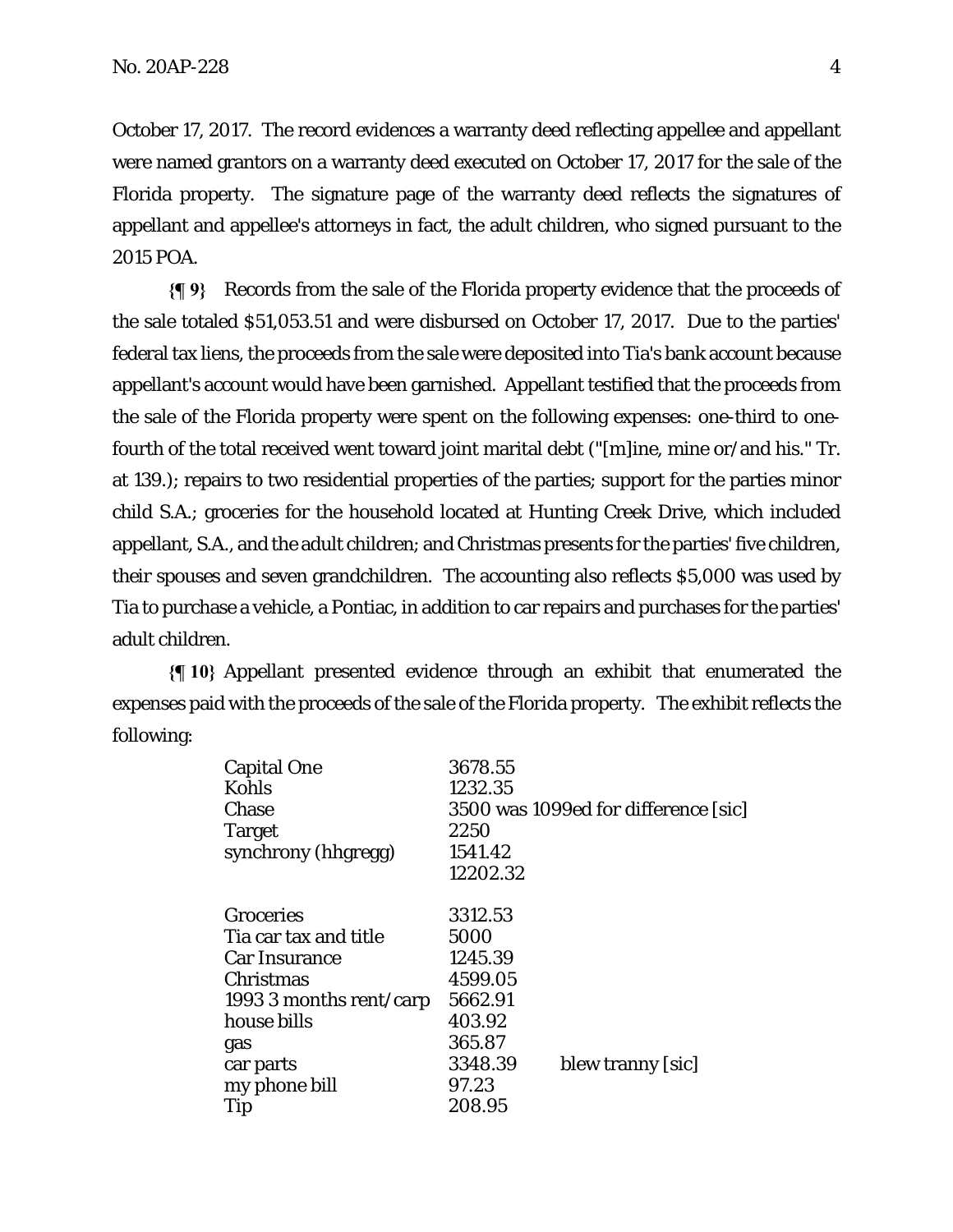| court fees            | 387.26  |
|-----------------------|---------|
| shopping kids clothes | 843.38  |
| sub total             | 37677.2 |
| milams                | 4500    |
| codys car             | 1400    |
| my car and parts      | 2000    |
| cody tools for school | 500     |
| groceries             | 500     |
| house repairs         | 3650    |
|                       | 50227.2 |

(Ex. 15A.) The expenses paid by the proceeds totaled \$50,227.20.

**{¶ 11}** Appellant filed a complaint for divorce on April 3, 2018. Appellee filed an answer on August 17, 2018 and an amended answer and counterclaim on November 9, 2018. Appellee's amended answer and counterclaim did not allege financial misconduct on the part of appellant. However, the pre-trial statement filed by appellee stated that he believed the Florida property "may have been sold inappropriately." (Appellee's Oct. 11, 2018 Pre-Trial Stmt. at 2.) Appellant filed an answer to appellee's counterclaim the following day. The matter was set for trial after the first pre-trial. Appellant and Tia were the only witnesses to testify during the two days of trial. Appellee remained incarcerated at the time of trial and therefore was not present to testify, however, he was represented by counsel who engaged in cross-examination of the witnesses. In closing argument, appellee's counsel did not argue that appellant engaged in financial misconduct. Appellee did not file with the court proposed findings of fact even though the trial court invited both parties to file the same.

**{¶ 12}** The trial court issued a decree on March 20, 2020 granting each party an absolute divorce from the other party. The court determined the duration of the parties' marriage, awarded appellant certain separate property, divided the parties' marital property, and made a finding of financial misconduct against appellant with regard to the sale of the Florida property which resulted in a distributive award to appellee.

#### **II. Assignments of Error**

**{¶ 13}** Appellant appeals and assigns the following two assignments of error for our review:

> [I.] the Trial Court Erred when it Found Appellant Guilty of Financial Misconduct Based Upon the Transfer of the Parties' Property Located at [] James Circle, Lake Alfred, Florida.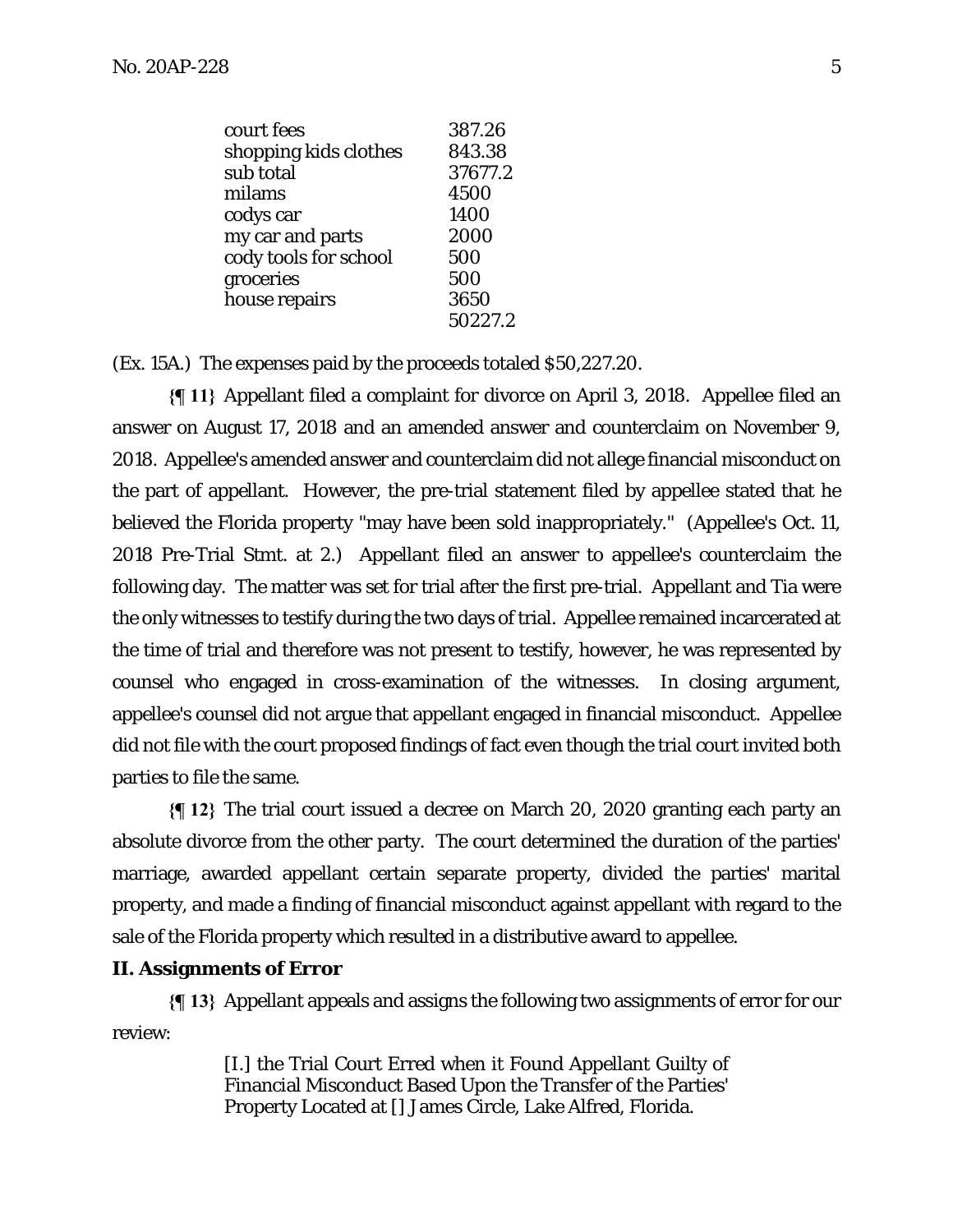[II.] The Trial Court Erred when it Abused its Discretion in Dividing the Marital Assets and Debts.

### **III. Analysis**

#### **A. Appellant's First Assignment of Error**

**{¶ 14}** Appellant argues in her first assignment of error that the trial court abused its discretion when it found appellant engaged in financial misconduct related to the sale of the parties' Florida residence.

**{¶ 15}** This court has held, "[f]inancial misconduct occurs when one spouse engages in some type of knowing wrongdoing, by which the spouse either profits or intentionally interferes with the other spouse's property rights." *Chawla v. Chawla*, 10th Dist. No. 13AP-399, 2014-Ohio-1188, ¶ 35, citing *Taub v. Taub*, 10th Dist. No. 08AP-750, 2009-Ohio-2762, ¶ 33; *Heller v. Heller*, 10th Dist. No. 07AP-871, 2008-Ohio-3296, ¶ 27; *Hamad v. Hamad*, 10th Dist. No. 06AP-516, 2007-Ohio-2239, ¶ 62. "If a spouse has engaged in financial misconduct, including, but not limited to, the dissipation, destruction, concealment, nondisclosure, or fraudulent disposition of assets, the court may compensate the offended spouse with a distributive award or with a greater award of marital property." R.C.  $3105.171(E)(4)$ . A "distributive award" under R.C.  $3105.171(E)(4)$  is defined as any payment or payments, in real or personal property, that are payable in a lump sum or over time, in fixed amounts, that are made from separate property or income, and that are not made from marital property. R.C. 3105.171(A)(1). The complaining spouse bears the burden of proving financial misconduct. *Chawla* at ¶ 36, citing *Heller* at ¶ 27; *Hamad* at ¶ 61; *Galloway v. Khan*, 10th Dist. No. 06AP-140, 2006-Ohio-6637, ¶ 26.

**{¶ 16}** An appellate court will not reverse a trial court's determination regarding financial misconduct unless it is against the manifest weight of the evidence. *Best v. Best*, 10th Dist. No. 11AP-239, 2011-Ohio-6668, ¶ 18. A decision is not against the manifest weight of the evidence where some competent, credible evidence supports the trial court's findings. *Taub* at ¶ 15, citing *Pearson v. Pearson*, 10th Dist. No. 96APF08-1100 (May 20, 1997), citing *State v. Schiebel*, 55 Ohio St.3d 71, 74 (1990). Weight of the evidence and credibility of witnesses are issues left to the sound discretion of the trial court. *Galloway* at ¶ 29, citing *White v. White*, 4th Dist. No. 03CA11, 2003-Ohio-6316, ¶ 15.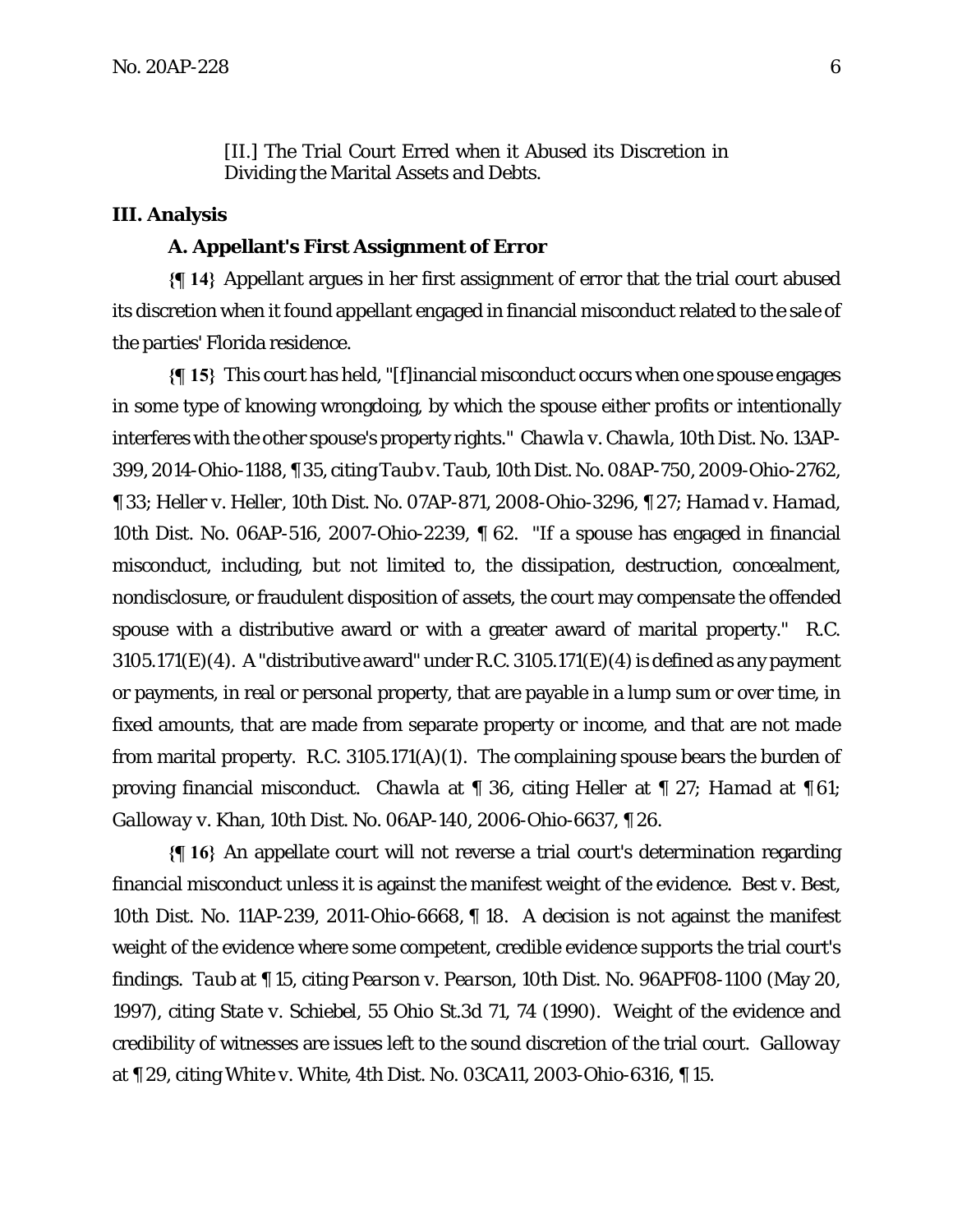**{¶ 17}** Here, the trial court found financial misconduct occurred when the Florida property was transferred to third parties without the express authorization of appellee. The trial court's determination of financial misconduct was based on the following findings: (1) the 2015 POA was not valid, $3$  (2) the parties' adult children were not authorized to make financial decisions on appellee's behalf, (3) appellant exceeded the authority granted to her by the 2012 POA, (4) the Florida property was marital in nature, (5) appellant and the parties' children profited from the sale of the Florida property, and (6) the proceeds of the Florida property's sale were not divided with appellee. In accord with its finding, the court compensated appellee with a distributive award in the amount of \$25,526.76, an amount representing half the proceeds of the sale of the Florida property. Appellant argues the trial court's determination that appellant engaged in financial misconduct related to the sale of the Florida property is not supported by evidence she engaged in wrongdoing (i.e., wrongful scienter).4

**{¶ 18}** In support, appellant first argues that the timeframe of the alleged misconduct does not establish knowing wrongdoing by appellant. To the contrary, appellee points to the timing of the sale of the Florida property on October 17, 2017 and the timing of appellant's filing for divorce less than six months later as evidence in support of the finding of financial misconduct.

However, the 2012 POA was not used to transfer appellee's interest in the Florida property.

<sup>3</sup> The decree reflects the trial court examined the validity of the POAs executed in 2012 and 2015 and found that the 2012 POA was valid. However, the court further found that the 2015 POA was invalid because the 2012 POA did not expressly authorize appellant to transfer the POA to a third-party, appellee was not present at the signing of the 2015 POA, and appellee did not sign the 2015 POA.

<sup>4</sup> Appellant also argues that the court erred because she was authorized to transfer property on appellee's behalf pursuant to the 2012 POA. Appellant submits that the trial court found the 2012 POA to be valid and contends that had she been able to locate the 2012 POA she would have been able to use her authority to transfer appellee's interest in the Florida property. Appellant cites in support the following provisions from the 2012 POA:

<sup>(</sup>A) To take possession of, hold, and manage my real and personal property; \* \* \* (G) To sell, exchange, lease, give options, and make contracts concerning real or personal property, for such considerations and on such terms as my attorney in fact my [sic] consider prudent;  $* * * (N)$  To execute in my name and deliver contracts, deeds, mortgages, leases, security agreements, receipts, releases, returns, reports, and other documents of any kind, as necessary or proper to give effect to any of the powers under this instrument.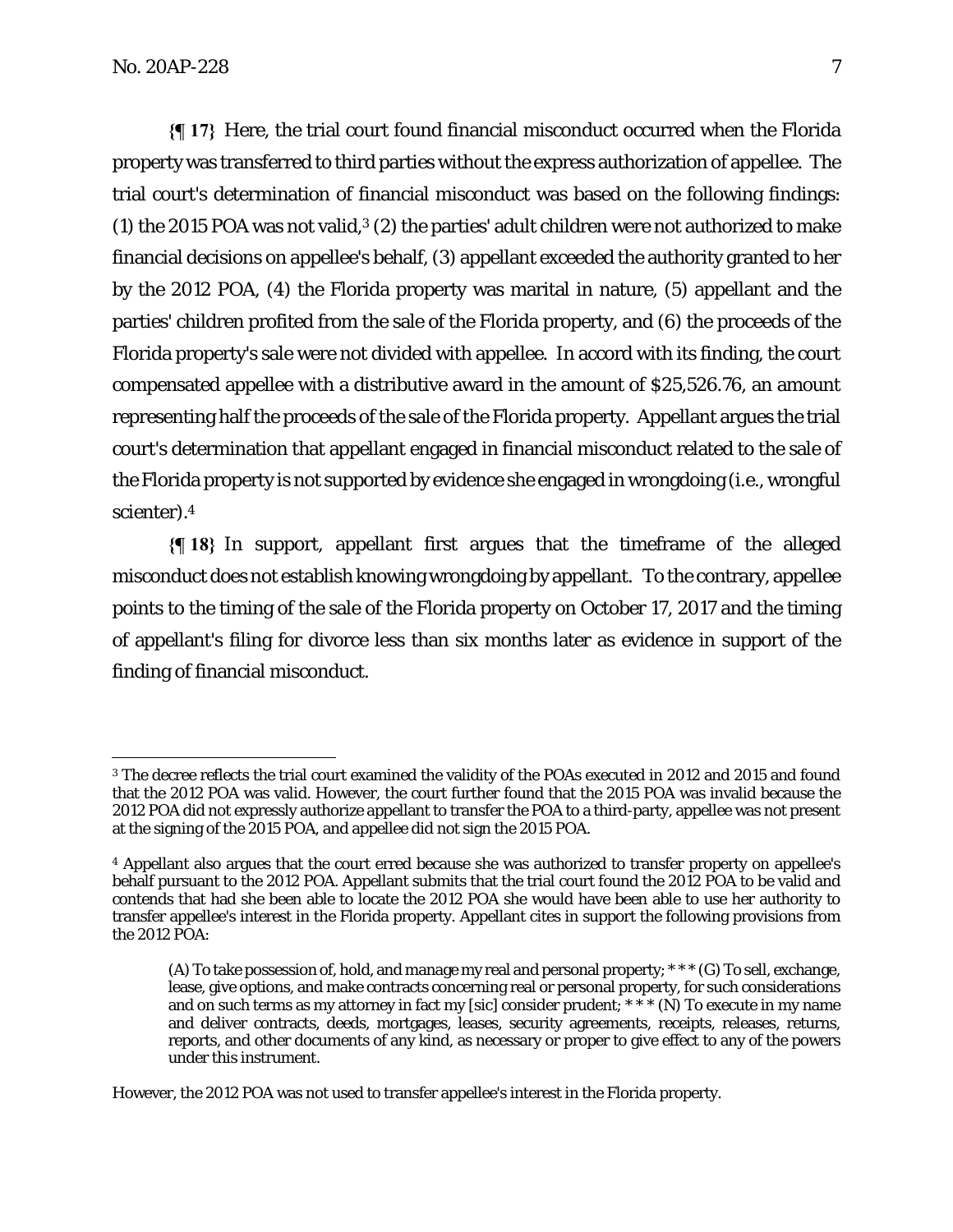**{¶ 19}** This court has recognized that the timeframe from when marital funds are dissipated is a relevant factor in determining an inference of wrongdoing or misconduct. *Chawla* at ¶ 37, citing *Logan v. Logan*, 10th Dist. No. 03AP-225, 2003-Ohio-6559, ¶ 22, citing *Hammond v. Brown*, 8th Dist. No. 67268 (Sept. 14, 1995). Courts have found this to be true especially when the dissipation occurs during the parties' separation, but caution that a finding of financial misconduct can also be found during the marriage and prior to the parties' separation, as every set of facts is different. *Id*.

**{¶ 20}** The Florida property was sold on October 17, 2017 and the proceeds were disbursed the same day. Appellant filed her complaint for divorce on April 3, 2018. As of the time of the parties' final divorce hearing, the proceeds from the sale of the Florida property were spent. Although there exists only six months between appellant receiving the proceeds from the sale of the Florida property and the filing of her action for divorce, we do not find that the timeframe alone, on the facts of this case, infers knowing wrongdoing.

**{¶ 21}** Appellant points out and the record supports that the 2015 POA was executed on July 15, 2015. At the time the 2015 POA was executed, the Florida property was inhabited by appellee's parents with the expectation that the mortgage on the property would be paid. Once appellee's parents vacated the property, appellant arranged for tenants to rent the property with the intention that the rental payments would pay the mortgage on the property. It was not until July or August 2017, near appellant's release from incarceration, that appellant became aware there was a financial issue with the Florida property. The Florida property was sold thereafter on October 17, 2017. From the time the 2015 POA was executed more than two years passed until the Florida property was sold.

**{¶ 22}** Appellant next asserts the record does not support that she engaged in knowing wrongdoing at the time the 2015 POA was executed. In support of the finding of knowing wrongdoing, appellee points to evidence that he was incarcerated when the 2015 POA was signed, therefore he was unable to intervene. He also argues the 2015 POA did not disclose that it was signed by an agent on behalf of appellee.

**{¶ 23}** Appellant argues that in analyzing the 2015 POA, the trial court's focus on the principal-agent doctrine was misplaced. Appellant argues instead that the question before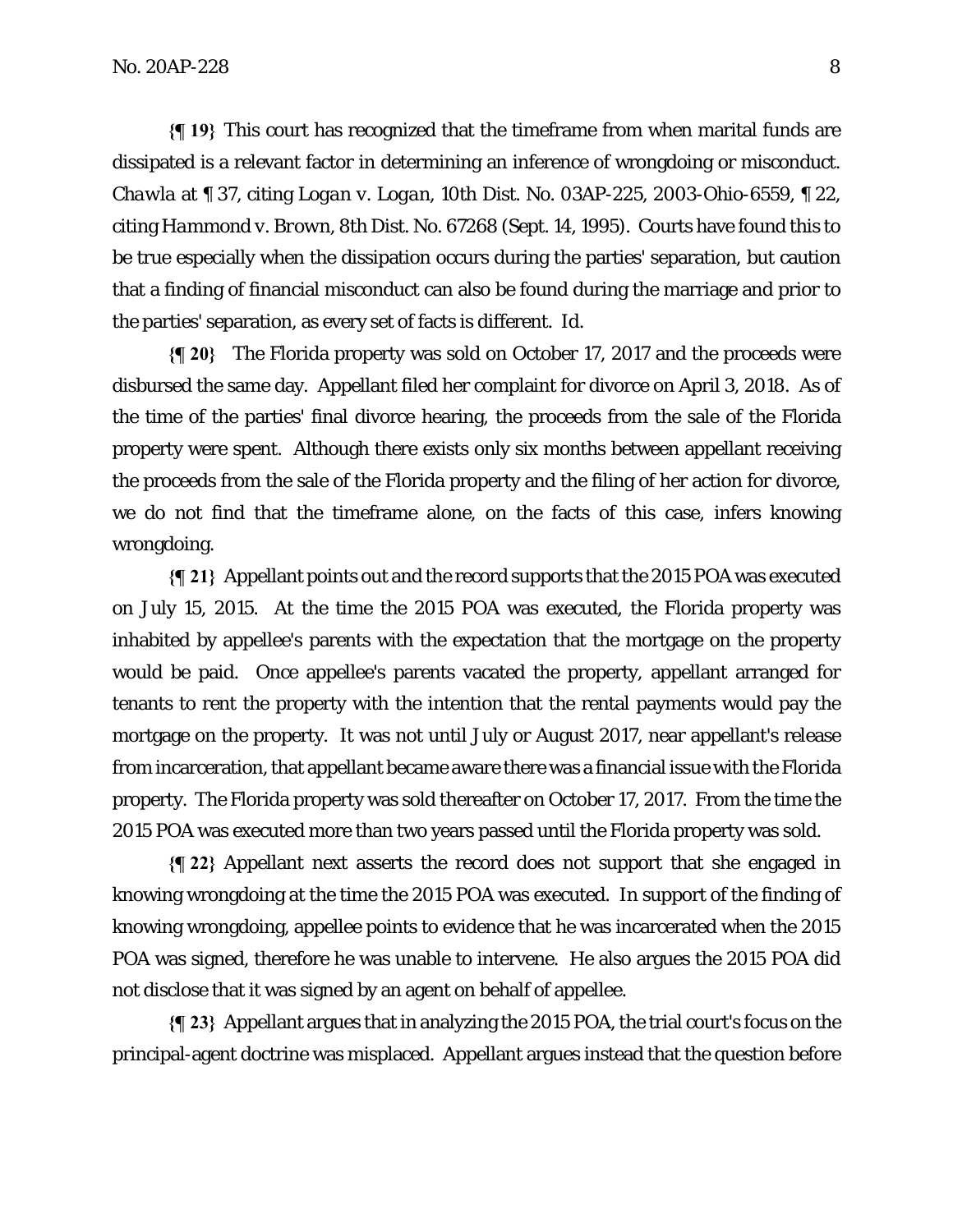the court was whether the execution of the 2015 POA by appellant was knowingly wrongful, not whether the 2012 and 2015 POAs were valid instruments.

**{¶ 24}** Appellant testified that she believed the 2012 POA allowed her to make decisions concerning the parties' businesses, homes, money, taxes, and debts. Appellant also testified that appellee directed her to execute the 2015 POA. Appellant testified that she expected to be incarcerated at some point, rendering her unable to exercise her authority under the 2012 POA and further testified that the intention of the 2015 POA was for the parties' adult children to act on the behalf of appellee and appellant in the event appellant was also incarcerated.

**{¶ 25}** In appellee's absence, the 2015 POA was signed by appellant as "Henry Tippett." When asked why the signature did not indicate that appellant was signing the 2015 POA on appellee's behalf, appellant testified she was unaware that she needed to sign the 2015 POA in a manner other than what she had. According to appellant, she signed the 2015 POA, first, under the belief that she had the authority pursuant to the 2012 POA; second, because appellee directed her to do so; and third, because the parties spoke with the 2012 POA notary who was aware of the parties' impending criminal circumstances. Based on her understanding of the authority granted to her by the 2012 POA, appellant believed she was authorized to transfer appellee's interest in the Florida property and, further, that she was also authorized to assign her authority to the parties' adult children. Appellant's testimony regarding her understanding of the authority granted to her pursuant to the 2012 POA was not disputed. Also not disputed was appellant's testimony that appellee had directed her to sign the 2015 POA.

**{¶ 26}** Appellant also supports her argument that the record does not reflect knowing wrongdoing by asserting that the sale of the Florida property was the only rational decision that could have been made under the circumstances; therefore, the action taken by appellant to sell the Florida property was not a dissipation of the parties' assets, but a decision that avoided the parties incurring a deficiency judgment.

**{¶ 27}** As discussed, once appellee's parents vacated the Florida property, appellant arranged with a property manager for tenants to occupy the property with the intention that rent would pay the mortgage. While appellant was imprisoned, the mortgage went unpaid and the Florida property was in foreclosure. The record reflects that upon being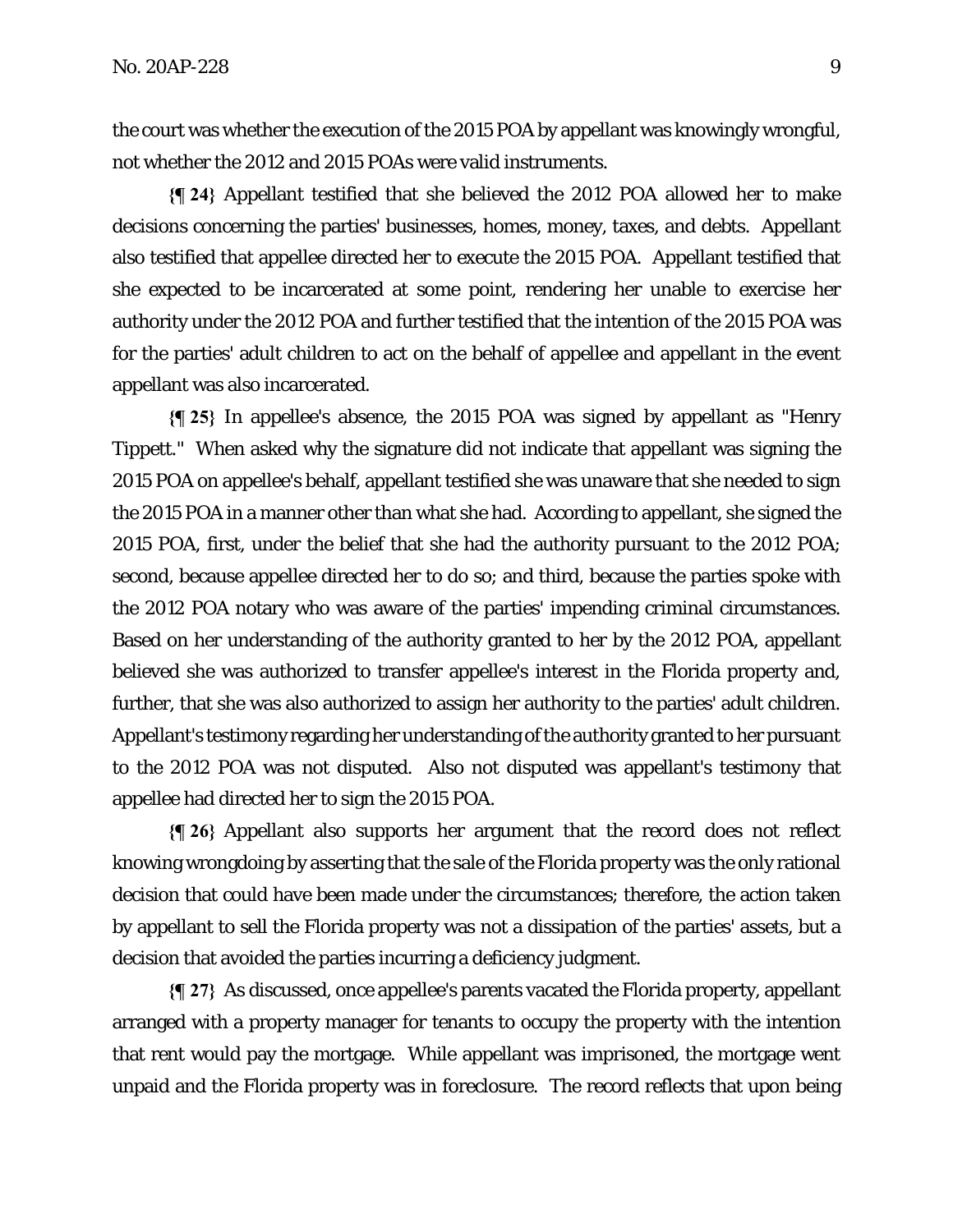served with the complaint for foreclosure, appellant explored the options available to maintain the Florida property, but was unable to refinance or continue to pay the mortgage. At oral argument here, counsel for appellee stated that the sale of the Florida residence was against appellee's wishes. Appellant testified only that appellee wanted to either provide short payments to the bank or sell the Camaro. Appellant testified that it was her understanding from her daughter that the bank would not accept short payments and the Camaro was damaged. As to why she opted to sell the Florida property, appellant testified that she believed a foreclosure action would have resulted in a deficit, and debt to the parties.

**{¶ 28}** Finally, appellant contends that although she profited from the sale of the Florida property, it was not at the expense of appellee. Appellee argues none of the proceeds from the sale were given to him or used to benefit him.

**{¶ 29}** It is without question that appellant realized proceeds totaling \$51,053.51 when the Florida property was sold. However, appellant's testimony regarding the use of the proceeds, as corroborated by Tia, reflects evidence establishing that the expenses paid with the proceeds of the sale may have been at least in part marital, rather than separate. The record also reflects that the parties relied on their adult children to keep them financially solvent and that appellee asked for a group effort between the parties and their adult children to maintain the parties' property, living expenses, and bills during the parties' incarceration. Appellant testified that the proceeds used for living expenses were for appellant and the parties' children, stating that "[w]e operate together. It takes all of us to get it done." (Tr. at 75.) The collective effort of the family related to finances was also evidenced through Tia's testimony that for at least the last four years she has provided financial support to the Hunting Creek household and for her youngest brother S.A. As of the final hearing, appellee had been incarcerated since July 15, 2015 and had not financially supported the family since.

**{¶ 30}** On the facts and circumstance of this case, we find the record does not reveal competent, credible evidence that appellant engaged in knowing wrongdoing when she signed the 2015 POA on appellee's behalf, and when she and the adult children sold the Florida property. Therefore, on remand the trial court must vacate the distribution award based on the finding of financial misconduct when the Florida property was sold and the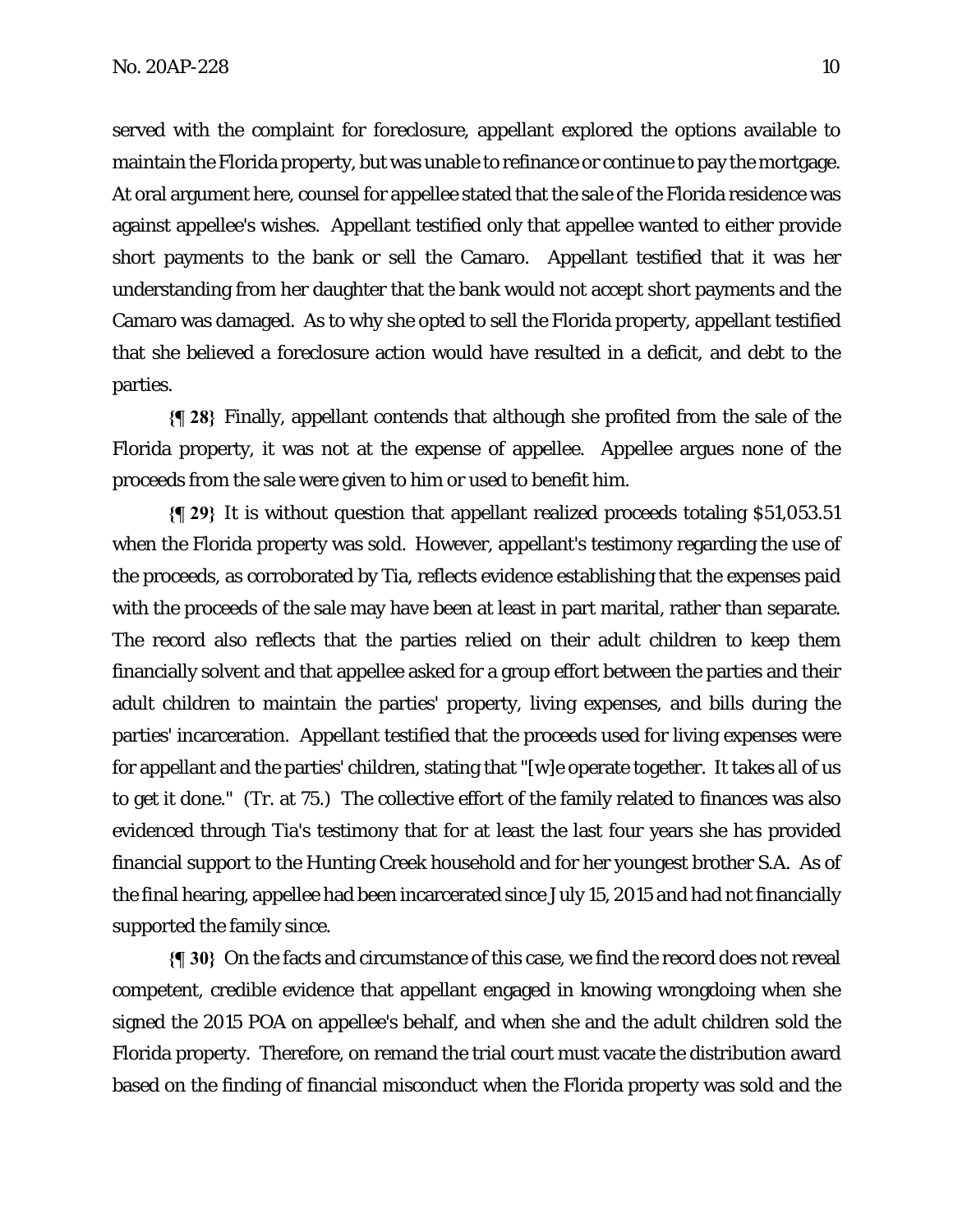2015 POA was signed. However, the question remains whether appellant committed financial misconduct when she and the children used the proceeds from the sale of the Florida property to pay the expenses outlined in exhibit 15A.5

**{¶ 31}** Accordingly, we sustain in part and decline to address in part appellant's first assignment of error and remand for the trial court to make a determination in the first instance regarding the nature of expenses paid for by the proceeds of the sale of the Florida property.

### **B. Appellant's Second Assignment of Error**

**{¶ 32}** Appellant's second assignment of error asserts the trial court abused its discretion in awarding an unequal division of marital assets and debts. In support, appellant contends the trial court did not equally divide the marital assets of the parties and failed to provide written findings of fact that would support the court's division of the parties' marital property as required by R.C. 3105.171(G).

**{¶ 33}** In a divorce proceeding, the domestic court has broad discretion to make divisions of property. *Smoyer v. Smoyer*, 10th Dist. No. 18AP-365, 2019-Ohio-3461, ¶ 24, citing *Middendorf v. Middendorf*, 82 Ohio St.3d 397, 401 (1998). A court should not review discrete aspects of a property division out of the context of the entire award. *Hamad* at ¶ 54, citing *Baker v. Baker*, 83 Ohio App.3d 700, 702 (9th Dist.1992). Rather, a court should consider whether the trial court's disposition of marital property as a whole resulted in a property division which was an abuse of discretion. *Id*.

**{¶ 34}** We will uphold a trial court's valuation and division of property absent an abuse of discretion. *Hood v. Hood*, 10th Dist. No. 09AP-764, 2010-Ohio-3618, ¶ 13, citing *Middendorf* at 401. A trial court abuses its discretion when it acts in an unreasonable, arbitrary, or unconscionable manner. *Chawla* at ¶ 12, citing *Blakemore v. Blakemore*, 5 Ohio St.3d 217, 219 (1983). "Conversely, there is no abuse of discretion where there is some

<sup>5</sup> As noted previously, appellant provided exhibit 15A listing all the expenses paid by the proceeds from the sale of the Florida property. However, the trial court did not make findings as to whether each line item expense was marital or separate. Nor did the trial court make a finding that all of the expenses were separate. The court stated simply "[appellant] testified that the money received from the Florida property was used to pay down some of her debt, make repairs to the marital residence, pay off the 2010 Camaro, and buy the 2008 Pontiac. \* \* \* [Appellant] and the children profited from the sale of the property [and] [appellant] did not divide the proceeds of the sale with [appellee]." (Decree at 3, 8.) On remand, the trial court shall consider whether the line item expenses were marital or separate. If the court finds any of the line items were appellant's separate expenses, pursuant to R.C. 3105.171, the trial court may consider the same in dividing martial property and/or making a distributive award as it deems appropriate.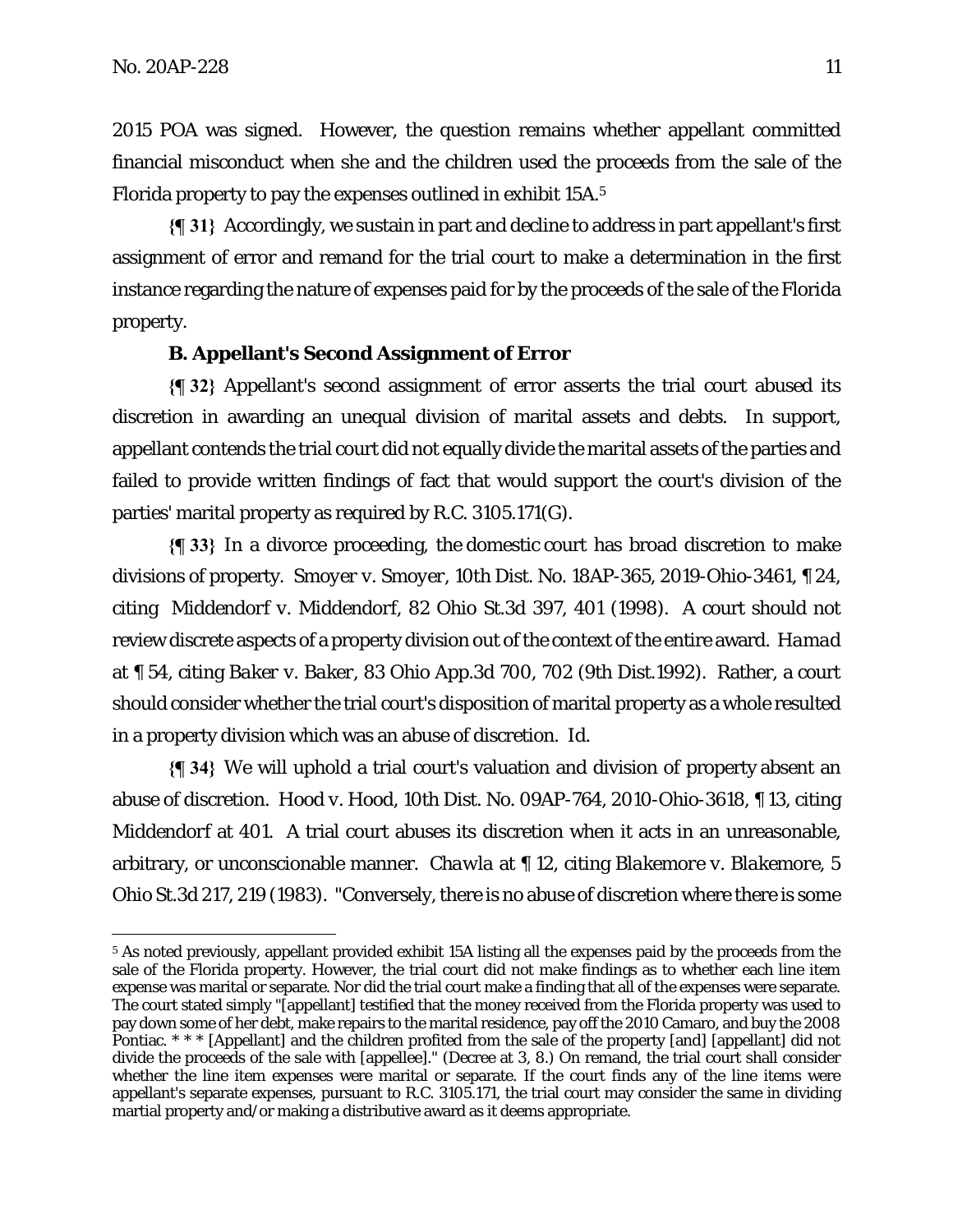competent, credible evidence supporting the trial court's decision." *Smoyer* at ¶ 24, citing *Chawla* at ¶ 12, citing *Ross v. Ross*, 64 Ohio St.2d 203 (1980). When applying the abuse of discretion standard, a reviewing court may not substitute its judgment for that of the trial court. *Id.*, citing *Blakemore* at 219.

**{¶ 35}** In divorce proceedings, the trial court must classify property as marital or separate, determine the value of the property, and divide the marital and separate property equitably between the spouses. R.C. 3105.171(B); *Hood* at ¶ 13, citing *Roberts v. Roberts,*  10th Dist. No. 08AP-27, 2008-Ohio-6121, ¶ 16. R.C. 3105.171(C)(1) provides that the trial court must divide marital property equally unless an equal division would be inequitable; in dividing marital property, the court must consider all relevant factors, including the ten set forth in R.C. 3105.171(F). Those factors are:

(1) The duration of the marriage;

(2) The assets and liabilities of the spouses;

(3) The desirability of awarding the family home, or the right to reside in the family home for reasonable periods of time, to the spouse with custody of the children of the marriage;

(4) The liquidity of the property to be distributed;

(5) The economic desirability of retaining intact an asset or an interest in an asset;

(6) The tax consequences of the property division upon the respective awards to be made to each spouse;

(7) The costs of sale, if it is necessary that an asset be sold to effectuate an equitable distribution of property;

(8) Any division or disbursement of property made in a separation agreement that was voluntarily entered into by the spouses;

(9) Any retirement benefits of the spouses, excluding the social security benefits of a spouse except as may be relevant for purposes of dividing a public pension;

(10) Any other factor that the court expressly finds to be relevant and equitable.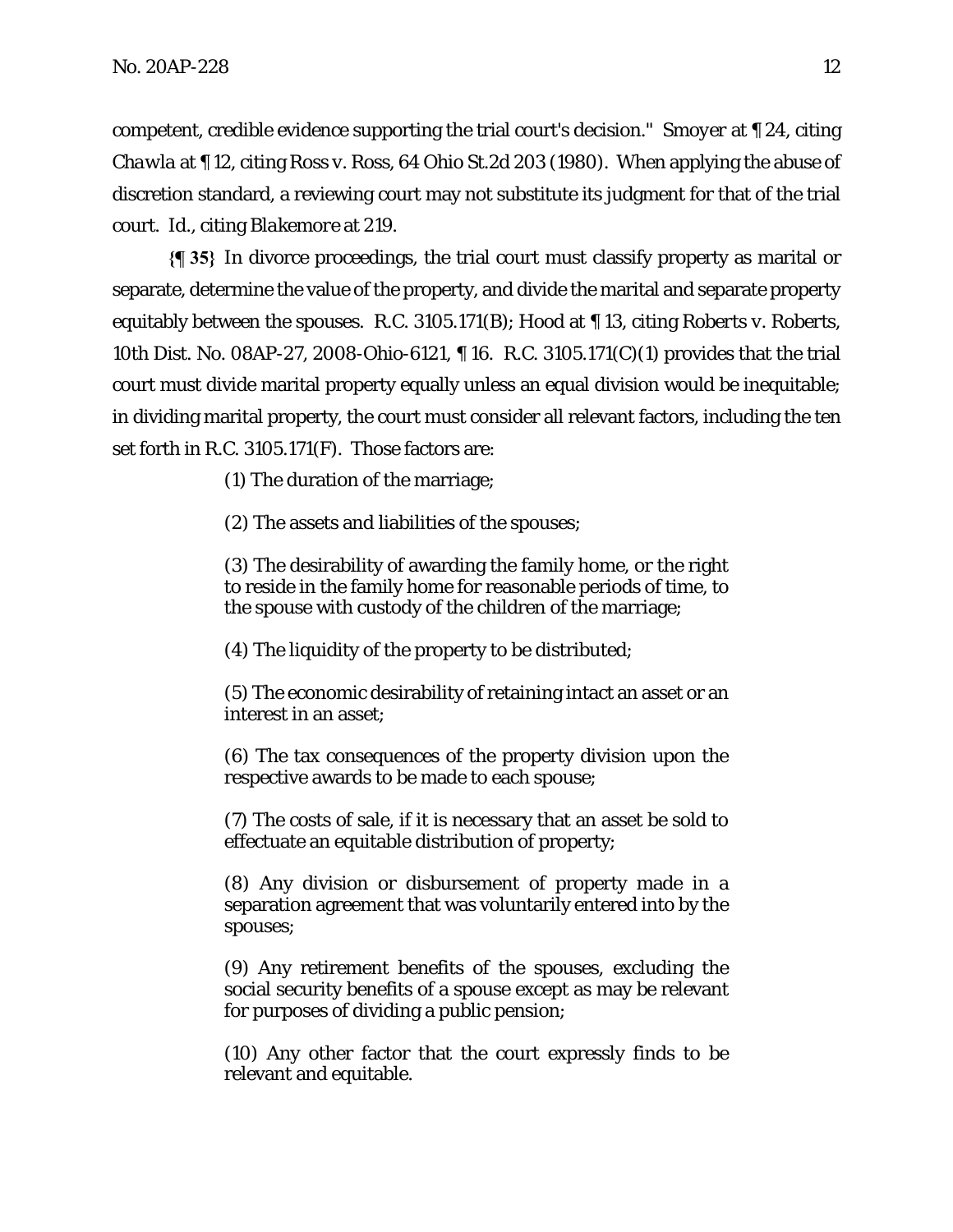### R.C. 3105.171(F).

**{¶ 36}** When ordering a division, disbursement or distributive award of property, the trial court shall "make written findings of fact that support the determination that the marital property has been equitably divided and shall specify the dates it used in determining the meaning of 'during the marriage.' " R.C. 3105.171(G); *Hightower v. Hightower*, 10th Dist. No. 02AP-37, 2002-Ohio-5488, ¶ 23. A trial court's failure to make written findings of fact supporting its division of property constitutes an abuse of discretion. *Id*. This court has held, however, that although a trial court is required to consider all factors expressed in R.C. 3105.171(F), it is not required to provide an exhaustive itemization of each factor, but, instead, clearly indicate that it considered the statutory factors. *Hadinger v. Hadinger*, 10th Dist. No. 15AP-09, 2016-Ohio-821, ¶ 21. The requirements of R.C. 3105.171(G) are satisfied when the reviewing court is able to ascertain the requisite information from various portions of the record, including the trial court's decision. *Hamad* at ¶ 79.

**{¶ 37}** In support of her second assignment of error, appellant argues the trial court erred when it divided the parties' marital property unequally and failed to provide the statutorily required findings of fact as to the court's orders with regard to the following: (1) by ordering appellant to reimburse appellee \$5,000 for the value of the Camaro transferred to the parties' daughter Tia, (2) by awarding appellee the totality of the parties' artwork without attributing the value of the property to the parties overall balance sheet, (3) by ordering the parties to split the equity in the marital residence while requiring appellant to be solely responsible for the payment of the note/mortgage from the date of the final hearing until the date of the sale, and (4) by ordering appellant to be solely responsible for the tax debts associated with CEK-Tipp Trucking from 2011-2014. *See* R.C. 3105.171(C)(1) and (G).

**{¶ 38}** Appellant first asserts the trial court abused its discretion by ordering appellant to reimburse appellee \$5,000 for the value of the Camaro transferred to Tia. Appellant argues the trial court erred when it found the Camaro was transferred pursuant to the 2015 POA and failed to provide written findings that would support the court's order regarding the Camaro as required by R.C. 3105.171(G).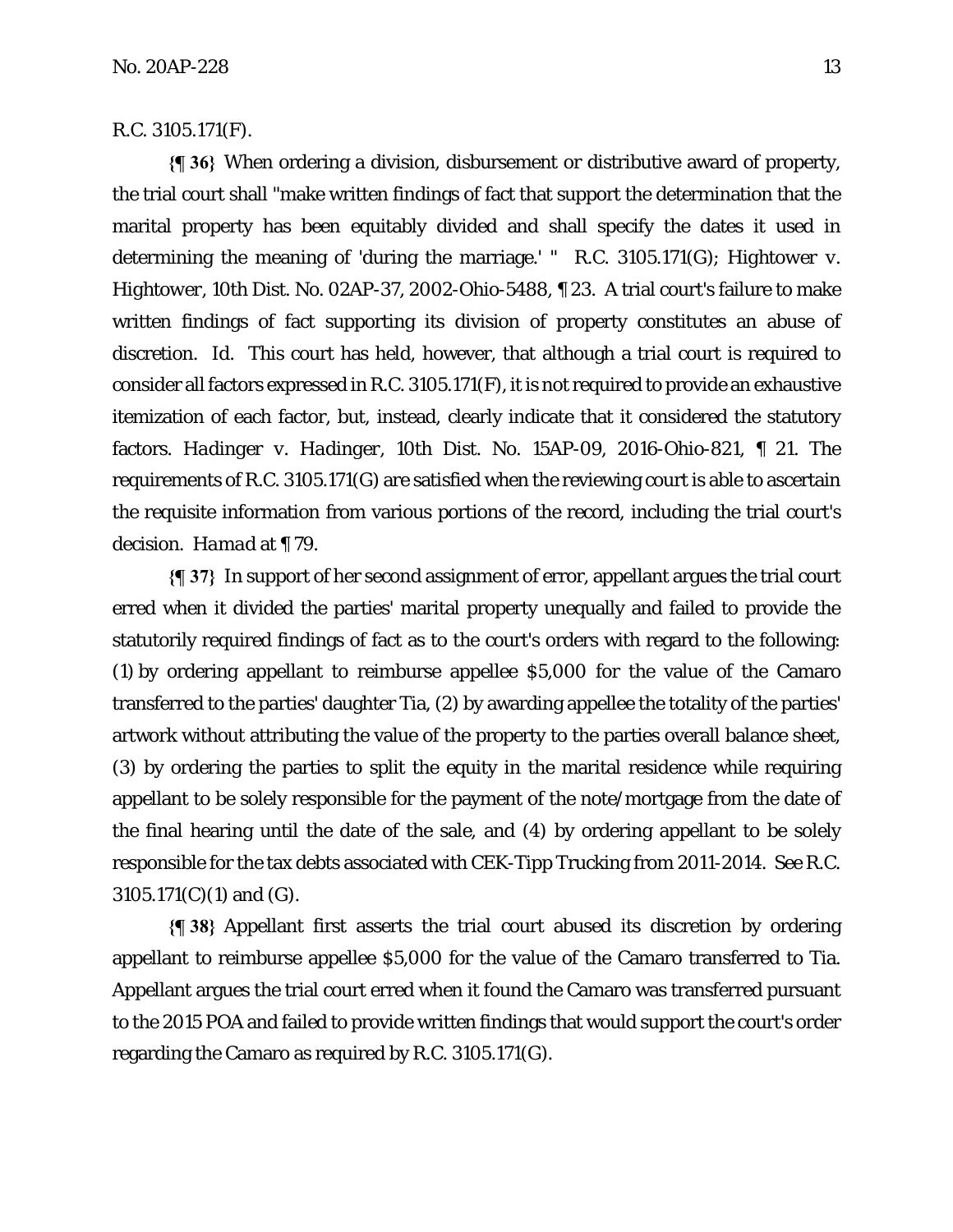**{¶ 39}** The trial court found appellee to be the owner of the Camaro and further that the Camaro was transferred to one of the parties' children pursuant to the invalid power of attorney, the 2015 POA. The trial court found that Tia testified she paid \$9,000 for the remaining loan balance on the Camaro and further that the Camaro was worth \$10,000. The court found that the Camaro was paid for with funds realized from the sale of the Florida property. The court then ordered appellant to pay \$5,000 to appellee for the value of the Camaro.

**{¶ 40}** In support of her argument, appellant asserts the trial court's finding contradicts her testimony. Appellant points to her testimony wherein she consistently testified that she transferred the Camaro to Tia via the 2012 POA. Appellee points to no evidence in the record to support the trial court's finding that it was transferred per the 2015 POA.

**{¶ 41}** We agree with appellant that the record does not reflect that the Camaro was transferred pursuant to the 2015 POA. The record reflects, rather, it was transferred pursuant to the 2012 POA. We also agree with appellant that Tia did not testify that she paid the remainder of the loan on the Camaro, but rather appellant testified she believed Tia paid the remainder of the loan with her own savings.

**{¶ 42}** Other than the trial court's reference to the 2015 POA, the trial court did not provide findings that would support its determination regarding its order related to the transfer of the Camaro. *See* R.C. 3105.171(G). Furthermore, the record does not reveal competent, credible evidence to support the trial court's finding that the Camaro was transferred via the 2015 POA. As such, the trial court abused its discretion when it found the Camaro was transferred via the 2015 POA and by ordering appellant to pay \$5,000 to appellee on these grounds.

**{¶ 43}** On remand, the trial court must consider the factual discrepancy as found herein when determining an equal, or equitable, division of the parties' marital property in accord with R.C. 3105.171.

**{¶ 44}** Appellant next contends the trial court abused its discretion by awarding appellee the totality of the parties' artwork without attributing the value of the property to the parties' overall division of property, thus creating an unequal division of property without the requisite findings.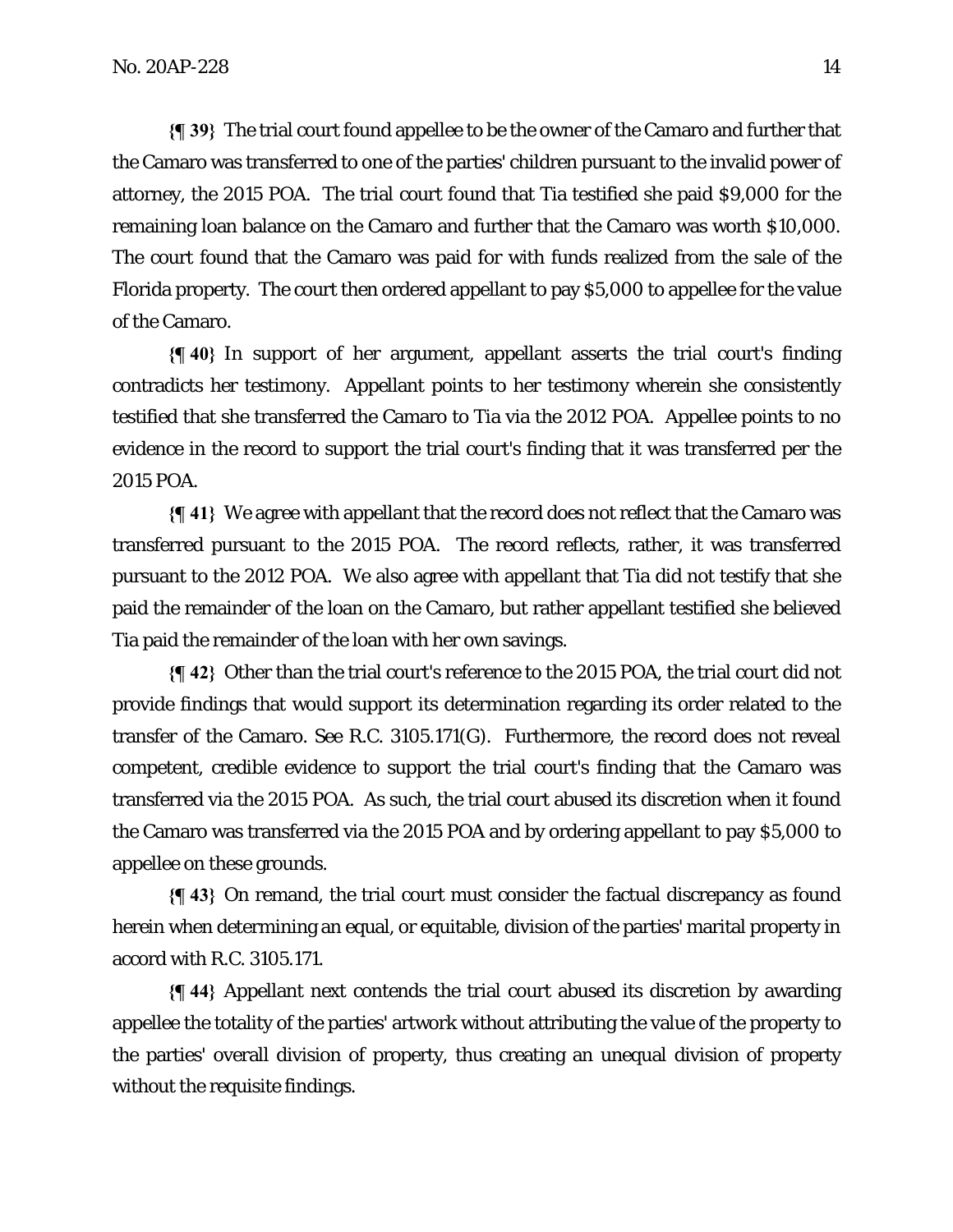**{¶ 45}** As to the parties' artwork, the trial court found that appellant testified she owned the fine art listed in her property affidavit and further that "these items were valued at \$15,000.00." (Decree at 3.) In the court's division of property, the trial court awarded all of the artwork, 3 Peter Max paintings and 3 Christian Lassen paintings, to appellee, free and clear of any claim of appellant. Appellee argues the art was gifted to him.

**{¶ 46}** We agree with appellee and note that the record reveals at several points appellant testified that appellee could have the artwork. Therefore, we do not find the trial court abused its discretion as appellant claims with regard to the artwork.

**{¶ 47}** Appellant further argues the trial court abused its discretion by ordering the parties to equally divide the equity in the marital residence located on Hunting Creek Drive ("marital residence") upon sale of the property, while requiring appellant to be solely responsible for the payment of the note/mortgage from the date of the final hearing until the date of the sale. Appellant avers that the court's order requiring only appellant to pay toward the debt associated with the marital residence after the termination of the parties' marriage results in appellant paying with her separate property and appellee realizing equity from appellant's sole payments. Instead, appellant contends the equity in the marital residence should be calculated based on the existing debt as of the termination date of the parties' marriage, May 7, 2019. Appellee argues there were eight people living at the marital residence, appellant does not live there and the children paid the house expenses. He further argues he has no way to maintain payments on the house since he is imprisoned.

**{¶ 48}** The trial court found the parties' marital residence was marital property and subject to division. The decree found Exhibit 13A reflected a value of \$242,000 for the marital residence, however, the decree does not indicate that the court determined or adopted a value of the marital residence.

**{¶ 49}** Pertinent to the issues before us, the trial court ordered appellant to list the marital residence for sale within 30 days of the filing of the decree and further ordered that proceeds, or liabilities, of the sale shall be split equally between the parties. The court also ordered appellant to maintain all mortgage payments, taxes, insurance or other indebtedness owed for the marital residence until the property was sold, including maintaining all upkeep of the marital residence. Findings of fact to support the court's division of the parties' marital residence were not provided.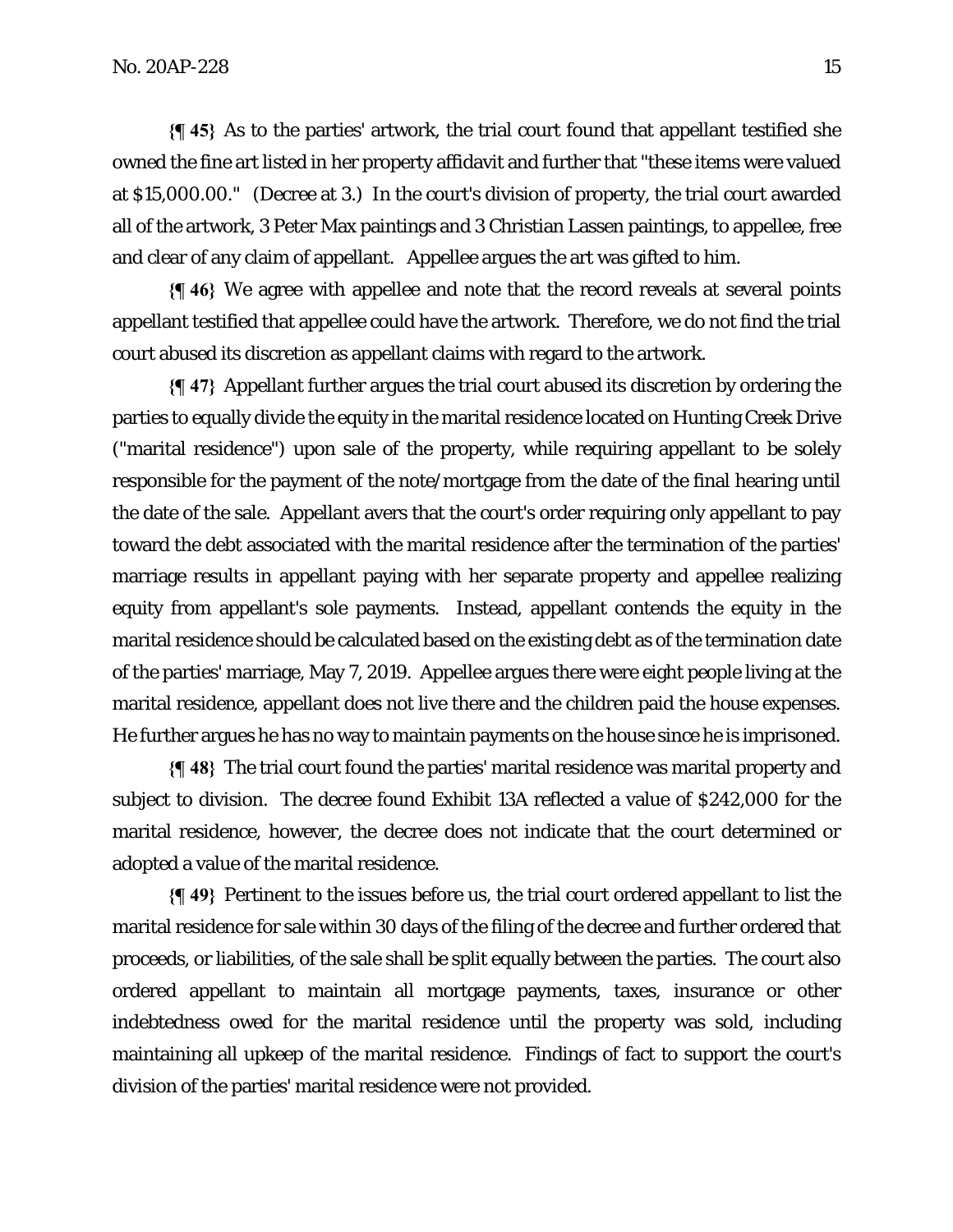**{¶ 50}** This court has held that to comply with its duty under R.C. 3105.171(C)(1), the trial court must value marital property, and in most cases, the court's failure to do so amounts to an abuse of discretion. *Raymond v. Raymond*, 10th Dist. No. 11AP-363, 2011- Ohio-6173, ¶ 22, citing *Beagle v. Beagle*, 10th Dist. No. 07AP-494, 2008-Ohio-764, ¶ 41. Further, the trial court may not omit valuation altogether. *Id*. However, the failure to establish a specific value for an asset or liability does not amount to an abuse of discretion when the division of said asset or liability is not inequitable or prejudicial. *Hadinger* at ¶ 19, citing *Saks v. Riga*, 8th Dist. No. 101091, 2014-Ohio-4930, ¶ 21; *Rittinger v. Rittinger*, 10th Dist. No. 86AP-262 (Dec. 31, 1986).

**{¶ 51}** In allocating property between divorcing parties, a trial court must indicate the basis for its award in sufficient detail to enable an appellate court to determine whether the award is fair, equitable, and in accordance with the law. *Hood* at ¶ 20, citing *Kaechele v. Kaechele*, 35 Ohio St.3d 93, 97 (1988).

**{¶ 52}** Here, the trial court abused its discretion by failing to determine the value of the marital residence and failing to provide written findings to support its determination as to the division of the martial residence. Without sufficient findings, we cannot give meaningful review to the court's division of the marital residence in the first instance on appeal. *See Habtemariam v. Worku*, 10th Dist. No. 19AP-47, 2020-Ohio-3044, ¶ 58.

**{¶ 53}** On remand, the trial court must determine the value of the marital residence and then divide the marital property in accord with R.C. 3105.171(C)(1), and shall make written findings pursuant to R.C. 3105.171(G).

**{¶ 54}** Finally, appellant asserts the trial court abused its discretion by ordering appellant to be solely responsible for the tax debts associated with CEK-Tipp Trucking from 2011-2014. CEK-Tipp Trucking was a business registered in appellant's name.6

**{¶ 55}** The trial court found appellant owed a tax liability totaling \$9,392 for the years 2011-2014 for CEK-Tipp Trucking. The court determined this debt was incurred during the marriage and was therefore marital; however, the court ordered appellant solely responsible for the debt. The court found that appellee should not be liable because

<sup>6</sup> The record reflects that in 1999 appellee began a freight company called "Always Dragon Freight," however, the trucks were in appellant's name under a business called "CEK-Tipp." (Tr. at 16-18, 20-21.) Appellant testified that she believed she was the sole shareholder of CEK-Tipp Trucking. The parties Rule 17 affidavits do not list the parties' businesses.